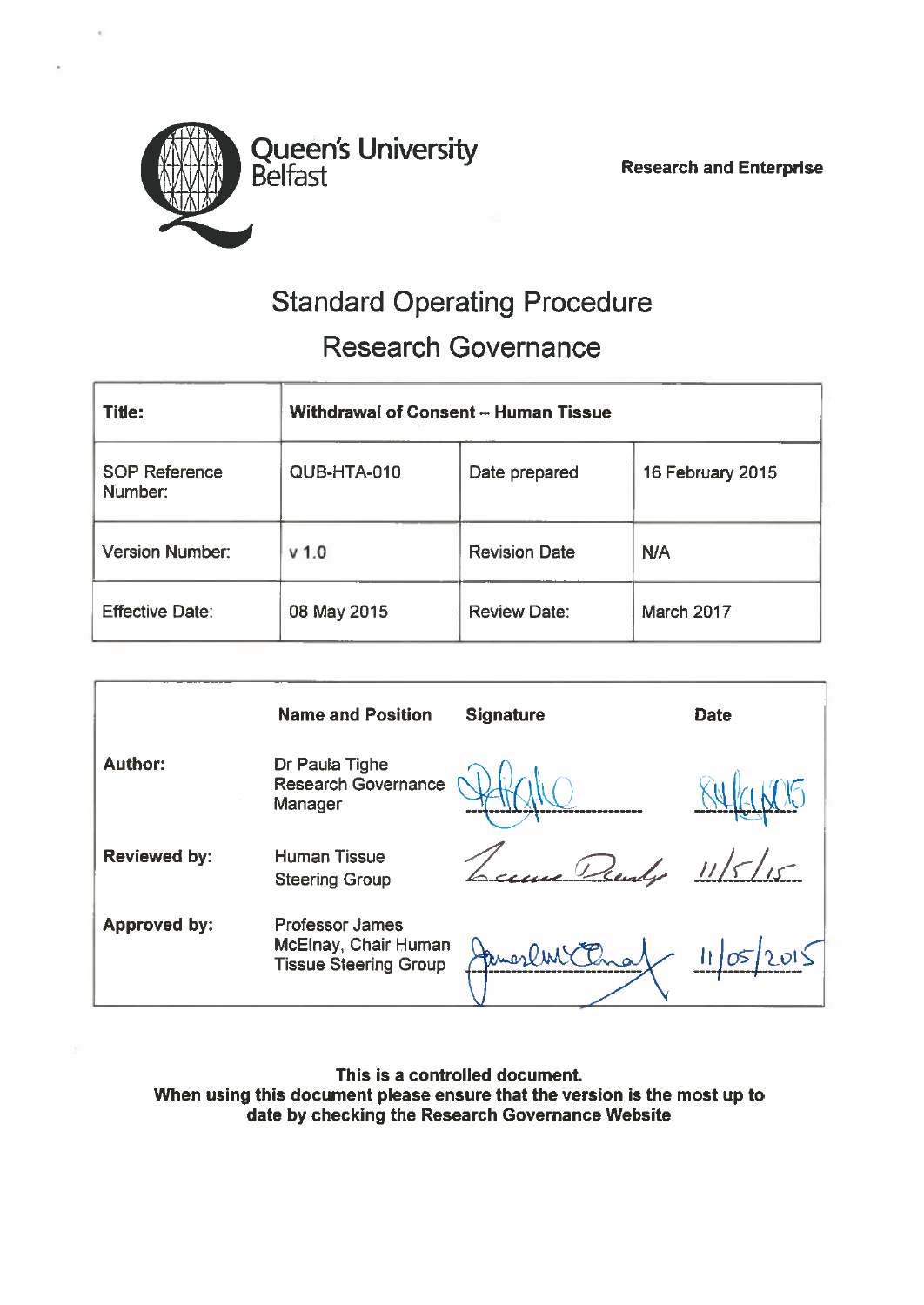# Revision Log

| <b>Previous Version</b> | Date of             | Reason for          | <b>New Version</b> |
|-------------------------|---------------------|---------------------|--------------------|
| number                  | Review/Modification | Review/Modification | Number             |

Ð

 $\frac{1}{2}$ 

 $\frac{1}{2}$  .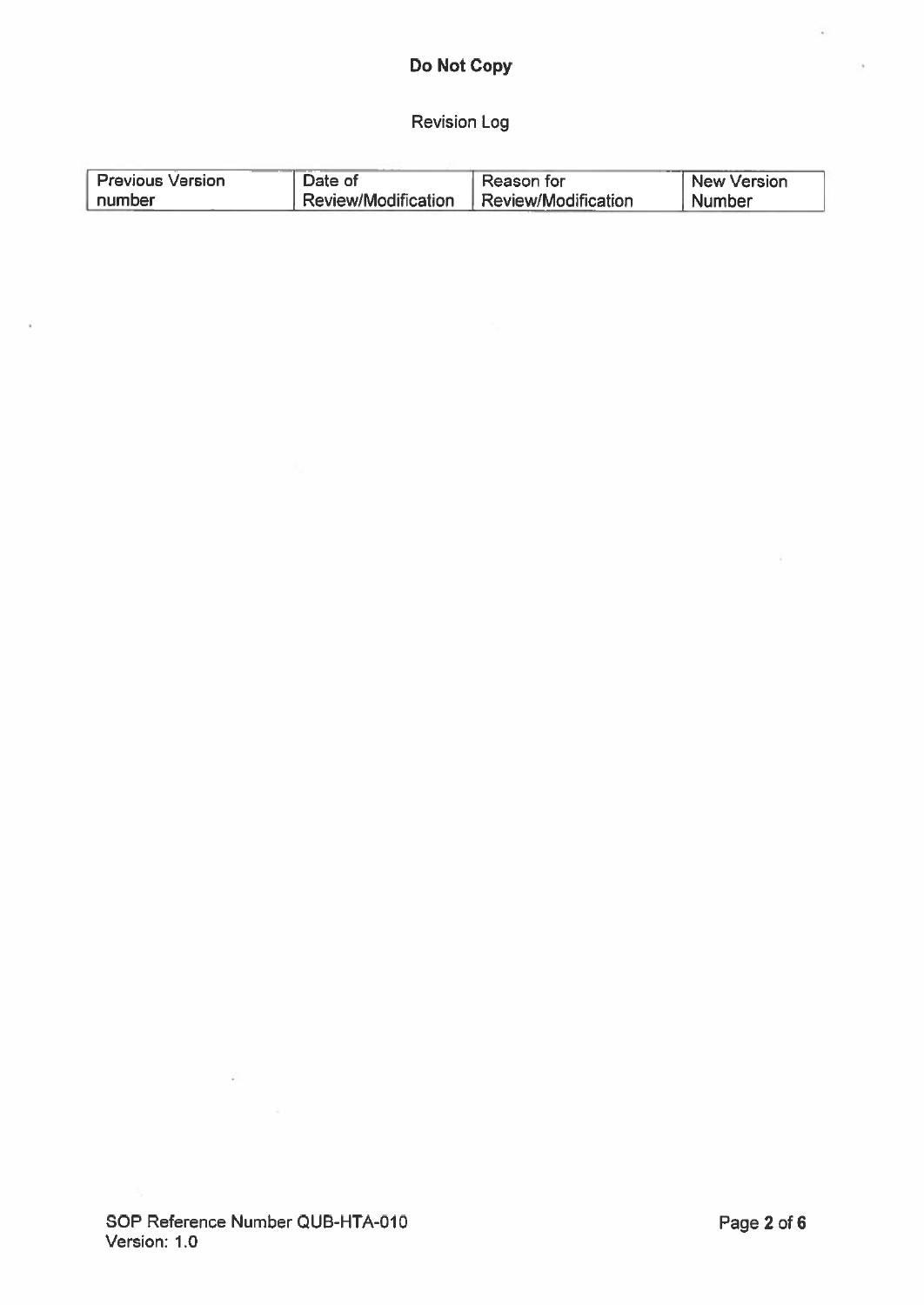# 1. Purpose

This Standard Operating Procedure (SOP) describes the process to be followed if <sup>a</sup> research participant wishes to withdraw his or her consent for use of human tissue samples donated for research purposes, as defined by the Human Tissue Act 2004 (HT Act).

#### 2. Introduction

The HT Act came into force on the 1 September 2006 and provides <sup>a</sup> framework for regulation of research involving the removal, storage, use and disposal of human tissue. In order to meet the requirements of the HT Act all relevant material used for research purposes must be stored with appropriate consent stored and entered on the Queen's Online (QOL) Tissue Register to ensure traceability. This SOP should be read in conjunction with the Human Tissue Authority (HTA) Code of Practice 1, Consent and Code of Practice 9, Research.

#### 3. Scope

This SOP applies to all members of University staff; both academic and suppor<sup>t</sup> staff. as defined by Statute 1 and includes honorary staff and students who are involved in the receipt, tracking and storage of relevant material in the areas under the HTA research licences at Queen's University Belfast.

Note: Human tissue samples collected as par<sup>t</sup> of <sup>a</sup> clinical trial of an investigative medicinal product (CTIMP) or samples acquired and stored within the Northern Ireland Biobank (NIB) will have their own procedures and requirements and should not follow this SOP.

#### 4. Responsibilities

# 4.1 Designated Individual

The Designated Individual (DI) is responsible for ensuring that appropriate procedures are in place for the withdrawal of consent.

#### 4.2 Person Designated

The Person Designated (PD) is responsible for providing advice and guidance on procedures in their area as required.

#### 4.3 Chief Investigator or Custodian

The Chief Investigator (Cl) or custodian of the material is responsible for ensuring all procedures are followed regarding withdrawal of consent and that the participant is aware of withdrawal procedures as appropriate.

#### 4.4 Researcher and Support Staff

The researcher and/or other suppor<sup>t</sup> staff delegated the tasks in relation to withdrawal of consent must ensure those tasks are carried out in accordance with this SOP and that appropriate records are maintained.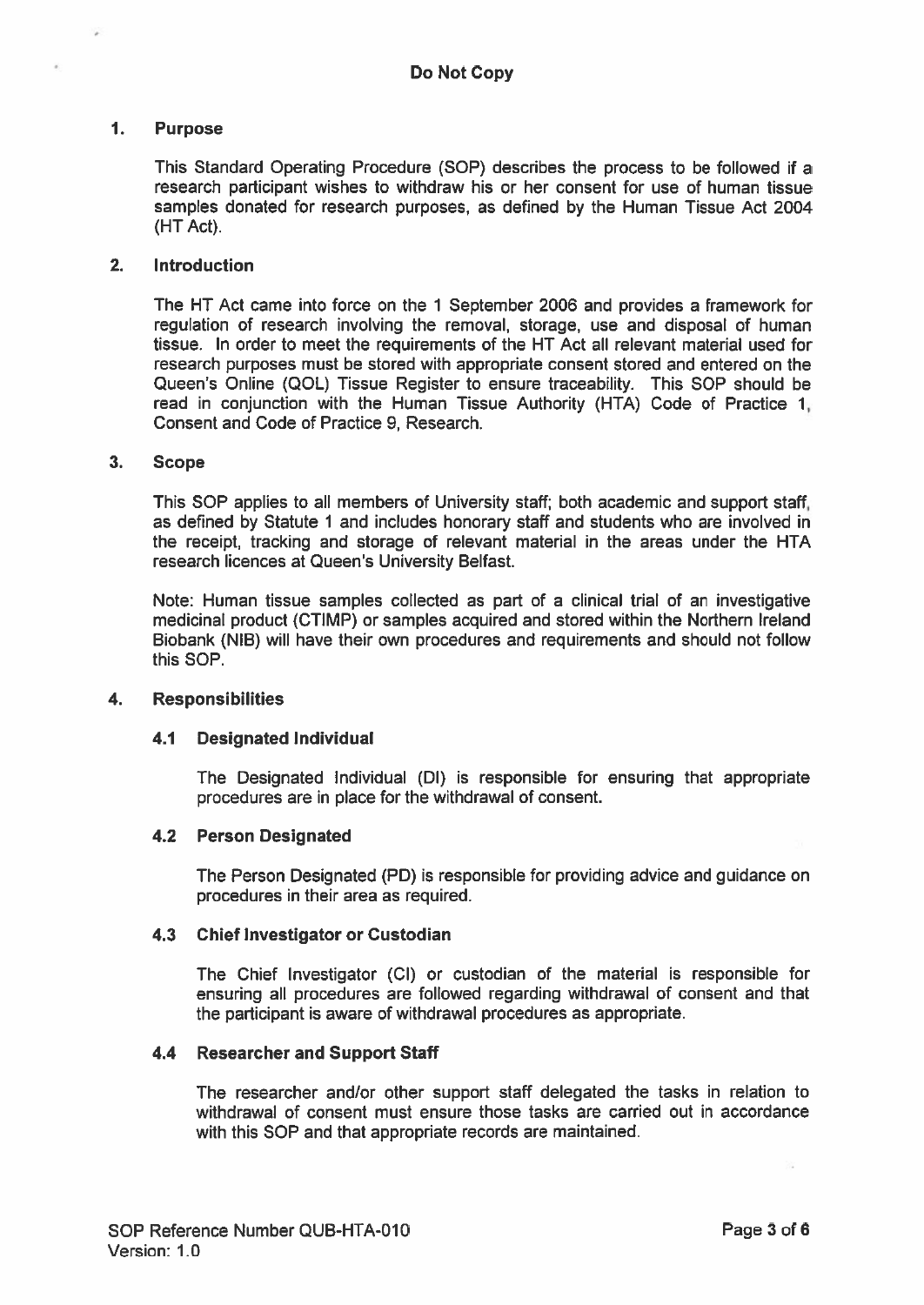## 5. Procedure

#### 5.1 General - Consent

Consent is the fundamental principle of the HT Act. Appropriate consent must be in place for the removal, storage and use of human tissue for research purposes. Consent is also required for the storage of human tissue (including hair and nails) with the intention of analysing DNA. The Research Governance SOP Informed Consent for Research (QUB-ADRE-004) details the processes for obtaining informed consent.

There are exceptions to the consent requirements under the HT Act. Consent for research is not required if:

- (i) The material is an 'existing holding' (ie collected prior to the 1st September 2006);
- $(ii)$  The material is imported:
- $(iii)$  The material is from a living person and the researcher is unable to identify the person and the specific research project is approved by <sup>a</sup> recognised Research Ethics Committee (REC) (ie ORECNI or the equivalent statutory ethics committee). A University REC is not considered to be <sup>a</sup> recognised REC.

It should be noted that although consent is not required for imported material, mechanisms must be in place to provide assurance that the tissue has been obtained with valid consent.

#### 5.2 Withdrawal of Consent

Participants may choose to withdraw consent verbally or in writing.

When seeking consent, it must be made clear to the participants that they can withdraw their consent for the use of their donated samples and that <sup>a</sup> decision to withdraw will not affect their clinical care. Participants should be made aware of the practicalities of withdrawal of consent and that it may not be possible to withdraw consent for use of human tissue after <sup>a</sup> certain point, for example, if the samples have already been used and analysed.

It must also be made clear to participants that if they withdraw from <sup>a</sup> study, they have <sup>a</sup> choice regarding whether or not they wish to allow samples donated prior to the date of withdrawal to remain available for use in the research study or whether they wish all samples to be disposed of. The notes section of the Tissue Register must be updated to clearly specify if <sup>a</sup> participant has withdrawn from <sup>a</sup> study but has consented to the retention of any samples previously donated.

Where <sup>a</sup> participant withdraws consent for samples to be used for research purposes, the samples cannot be retained. All stored samples and their derivatives must be disposed of in accordance with the SOP Disposal of Human Tissue (QUB-HTA-002). The Tissue Register must be updated to reflect disposal and the reason why (ie participant withdrawal and disposal in accordance with the participant's wishes).

The participant consent form should be retained for audit purposes and clearly marked to indicate that the consent for use of tissue samples has been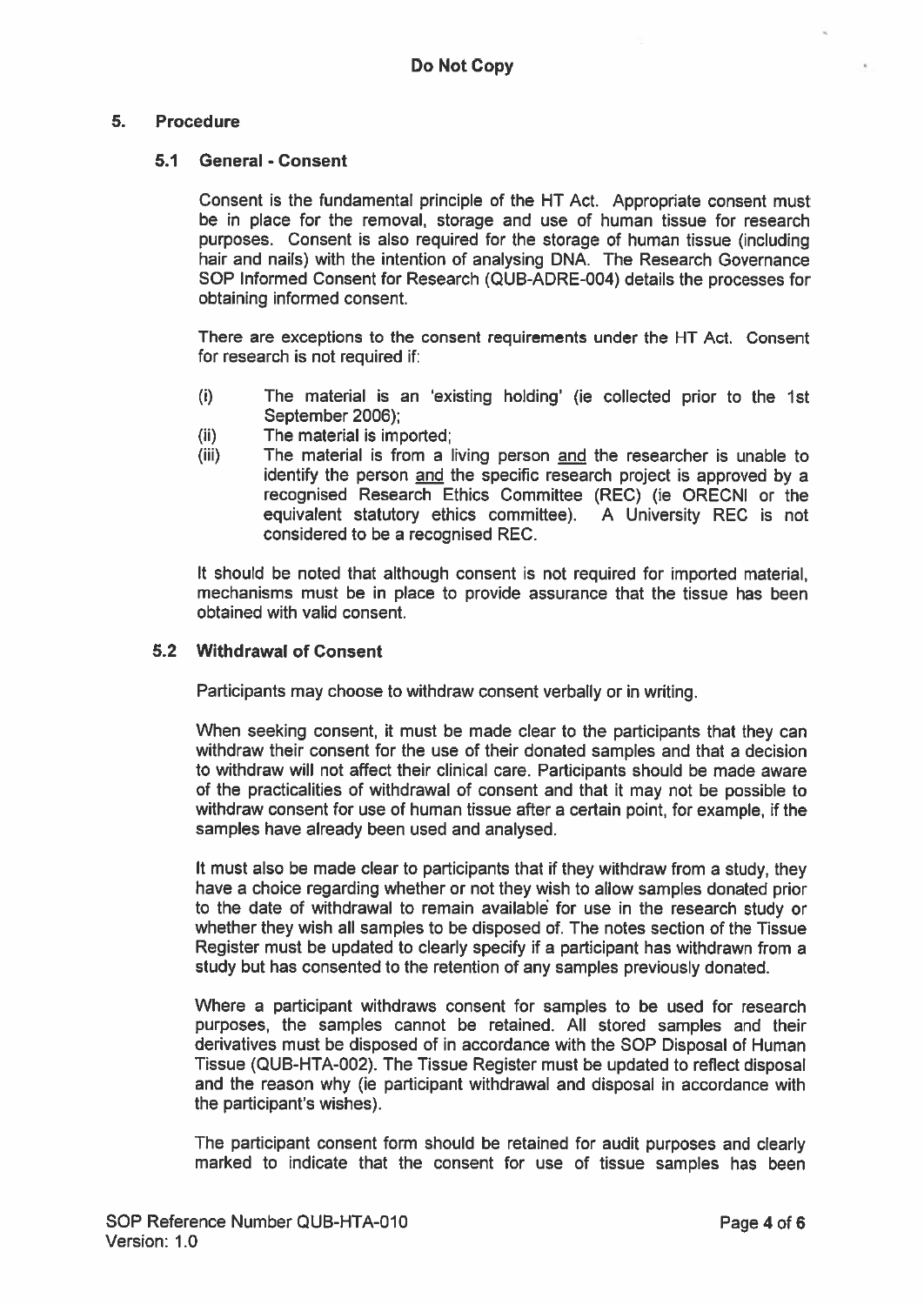withdrawn and signed and dated by the individual recording the withdrawal of consent.

## 5.3 Acknowledgement for Withdrawal of Consent

Where consent for retention of samples has been withdrawn, researchers should send an acknowledgment to the participant confirming sample disposal. A copy of this acknowledgement must be maintained in the study master file. An example letter is attached as Appendix 1.

#### 6. References

Human Tissue Authority Code of practice 9 - Research http://www.hta.gov.uk/ db/ documents/Code of practice 9 - Research.pdf (last access February 2015)

Human Tissue Authority Code of practice 1 - Consent http://www.hta.gov.uk/ db/ documents/Code of practice 1 - Consent.pdf (last access February 201)

Human Tissue Authority definition of relevant material http://www.hta.gov.uk/legislationpoliciesandcodesofpractice/definitionofrelevantmateria **I.cfm** (last accessed February 201)

QUB Occupational Health and Safety http://www.qub.ac.uk/directorates/HumanResources/OccupationalHealthandSafety/He althandSafetyPolicy/PolicyandGuidance! (last access February 201)

# 7. Appendices

Appendix 1 Letter to confirm donor withdrawal of consent and sample disposal